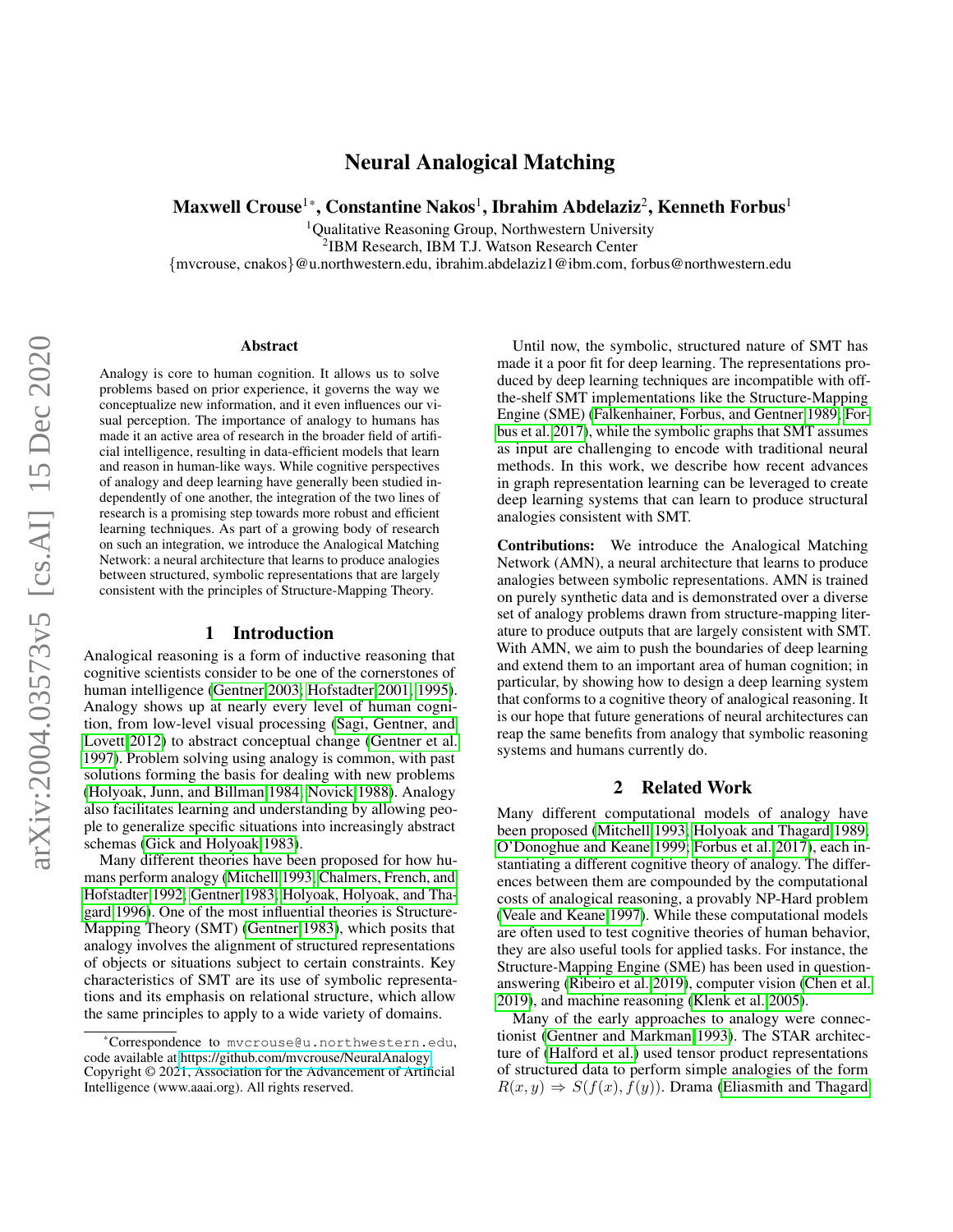<span id="page-1-0"></span>

Figure 1: Relational and graph representations for models of the atom (left) and Solar System (right). Light green edges indicate the set of correspondences between the two graphs.

[2001\)](#page-7-15) was an implementation of the multi-constraint theory of analogy [\(Holyoak, Holyoak, and Thagard 1996\)](#page-7-8) that used holographic representations similar to tensor products to embed structure. LISA [\(Hummel and Holyoak 1997,](#page-7-16) [2005\)](#page-7-17) was a hybrid symbolic connectionist approach to analogy. It staged the mapping process temporally, generating mappings from elements that were activated at the same time.

Cognitive perspectives of analogy have gone relatively unexplored in deep learning research, with only a few recent works that address them [\(Hill et al. 2019;](#page-7-18) [Zhang et al. 2019;](#page-8-7) [Lu et al. 2019\)](#page-8-8). Most prior deep learning works have considered analogies involving perceptual data [\(Mikolov, Yih,](#page-8-9) [and Zweig 2013;](#page-8-9) [Reed et al. 2015;](#page-8-10) [Bojanowski et al. 2017;](#page-7-19) [Zhou et al. 2019;](#page-8-11) [Benaim et al. 2020\)](#page-7-20). Such problems differ from those seen in the structure-mapping literature in that they typically do not require explicit graph matching and they involve only one relation which is unobserved.

Our approach is conceptually related to recent work on neural graph matching [\(Emami and Ranka 2018;](#page-7-21) [Georgiev](#page-7-22) and Lió 2020; [Wang, Yan, and Yang 2019\)](#page-8-12). Such works generally focus on finding unconstrained maximum weight matchings and often interleave their networks with hardcoded algorithms (e.g., [\(Emami and Ranka 2018\)](#page-7-21) applies the Hungarian algorithm to coerce its outputs into a permutation matrix). These considerations make them less applicable here, as 1) SMT is subject to unique constraints that make standard bipartite matching techniques insufficient and 2) we wish to explore the extent to which SMT is purely learnable.

### 3 Structure-Mapping Theory

<span id="page-1-1"></span>In Structure-Mapping Theory (SMT) [\(Gentner 1983\)](#page-7-7), analogy centers around the structural alignment of *relational representations* (see Figure [1\)](#page-1-0). A relational representation is a set of logical expressions constructed from entities (e.g., sun), attributes (e.g., YELLOW), functions (e.g., TEMPERATURE), and relations (e.g., GREATER). Structural alignment is the process of producing a *mapping* between two relational representations (referred to as the *base* and *target*). A mapping is a triple  $\langle M, C, S \rangle$ , where M is a set of *correspondences* between the base and target, C is a set of *candidate inferences* (i.e., inferences about the target that can be made from the structure of the base), and S is a *structural evaluation score* that measures the quality of  $M$ . Correspondences are pairs of elements between the base and target (i.e., expressions or entities) that are identified as matching with one another. While entities can be matched together irrespective of their labels, there are more rigorous criteria for matching expressions. SMT asserts that matches should satisfy the following:

- 1. *One-to-One*: Each element of the base and target can be a part of *at most* one correspondence.
- 2. *Parallel Connectivity*: Two expressions can be in a correspondence with each other only if their arguments are also in correspondences with each other.
- 3. *Tiered Identicality*: Relations of expressions in a correspondence must match identically, but functions need not if their correspondence supports parallel connectivity.
- 4. *Systematicity*: Preference should be given to mappings with more deeply nested expressions.

To understand these properties, we use a classic analogy (see Figure [1\)](#page-1-0) from [\(Gentner 1983;](#page-7-7) [Falkenhainer, Forbus, and](#page-7-9) [Gentner 1989\)](#page-7-9), which draws an analogy between the Solar System and the Rutherford model of the atom. A set of correspondences M between the base (Solar System) and target (Rutherford atom) is a set of pairs of elements from both sets, e.g.,  $\{ \langle 11, 8 \rangle, \langle 21, 9 \rangle \}$ . The one-to-one constraint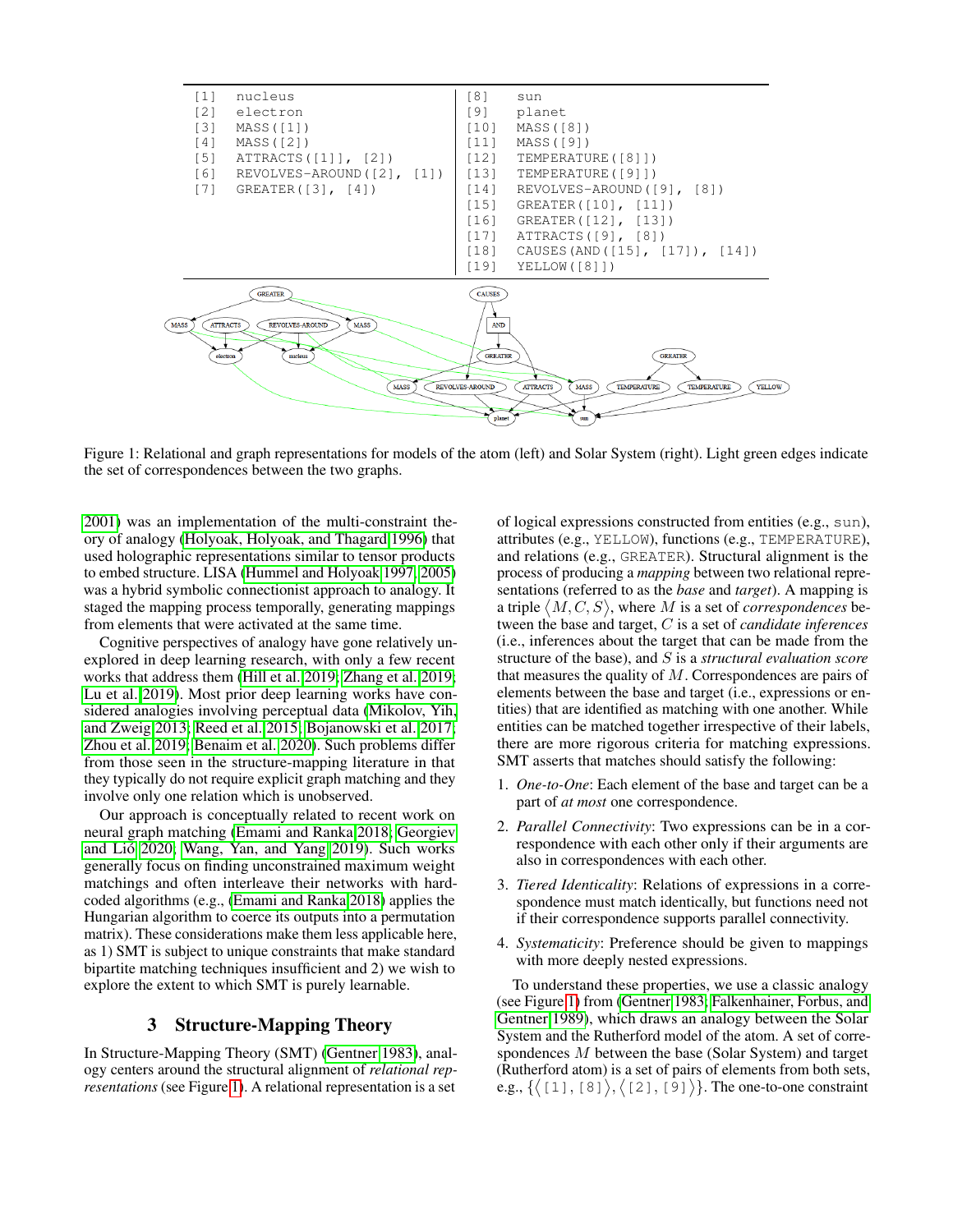<span id="page-2-0"></span>

Figure 2: An overview of the model pipeline

restricts each element to be a member of at most one correspondence. Thus, if  $\langle 17 \, 1, 15 \, 1 \rangle$  was a member of M, then  $(7, 16)$  could not be added to M. Parallel connectivity enforces correspondence between arguments if the parents are in correspondence. In this example, if  $(7, 1, 15)$  was a member of M, then both  $\langle 131, 1201 \rangle$  and  $\langle 141, 111 \rangle$ would need to be members of  $M$ . Parallel connectivity also respects argument order when dealing with ordered relations. Tiered identicality is not relevant in this example; however, if [10] used the label WEIGHT instead of MASS, tiered identicality could be used to match [3] and [10], since such a correspondence would allow for a match between their parents. The last property, systematicity, results in larger correspondence sets being preferred over smaller ones. Note that the singleton set  $\{([1], [8]\})\}$  satisfies SMT's constraints, but it is clearly not useful by itself. Systematicity captures the natural preference for larger, more interesting matches.

Candidate inferences are statements from the base that are projected into the target to fill in missing structure [\(Bowdle](#page-7-23) [and Gentner 1997;](#page-7-23) [Gentner and Markman 1998\)](#page-7-24). Given a set of correspondences M, candidate inferences are created from statements in the base that are supported by expressions in  $M$  but are not part of  $M$  themselves. In Figure [1,](#page-1-0) one candidate inference would be CAUSES (AND ([7], [5]), [6]), derived from [18] by substituting its arguments with the expressions they correspond to in the target. In this work, we adopt SME's default criteria for computing candidate inferences. Valid candidate inferences are all statements that have *some* dependency that is included in the correspondences or an ancestor that is a candidate inference (e.g., an expression whose parent has arguments in the correspondences).

The concepts above carry over naturally into graphtheoretic notions. The base and target are considered semiordered directed-acyclic graphs (DAGs)  $G_B = \langle V_B, E_B \rangle$ and  $G_T = \langle V_T, E_T \rangle$ , where  $V_B$  and  $V_T$  are sets of nodes and  $E_B$  and  $E_T$  are sets of edges. Each node corresponds to some expression and has a label given by its relation, function, attribute, or entity name. Structural alignment is the process of finding a maximum weight bipartite matching  $M \subseteq V_B \times V_T$ , where M satisfies the pairwise-disjunctive constraints imposed by parallel connectivity. Finding candidate inferences is then determining the subset of nodes from

 $V_B \setminus \{b_i : \langle b_i, t_j \rangle \in M\}$  with support in M.

#### 4 Model

#### <span id="page-2-1"></span>4.1 Model Components

Given a base  $G_B = \langle V_B, E_B \rangle$  and target  $G_T = \langle V_T, E_T \rangle$ , AMN produces a set of correspondences  $M \subseteq V_B \times V_T$ and a set of candidate inferences  $I \in V_B \setminus \{b_i : \langle b_i, t_j \rangle \in$  $M$ . A key design choice of this work was to avoid using rules or architectures that force particular outputs whenever possible. AMN is *not* forced to output correspondences that satisfy the constraints of SMT; instead, conformance with SMT is reinforced through performance on training data. Our architecture uses Transformers [\(Vaswani et al. 2017\)](#page-8-13) and pointer networks [\(Vinyals, Fortunato, and Jaitly 2015\)](#page-8-14) and takes inspiration from the work of [\(Kool, Van Hoof,](#page-8-15) [and Welling 2018\)](#page-8-15). A high-level overview is given in Figure [2,](#page-2-0) which shows how each of the three main components (graph embedding, correspondence selection, and candidate inference selection) interact with one another.

Representing Structure: When embedding the nodes of  $G_B$  and  $G_T$ , there are representational concerns to keep in mind. First, as matching should be done on the basis of structure, the labels of entities should not be taken into account during the alignment process. Second, because SMT's constraints require AMN to be able to recognize when a node is part of multiple correspondences, AMN should maintain distinguishable representations for distinct nodes, even if those nodes have the same labels. Last, the architecture should not be vocabulary dependent, i.e., AMN should generalize to symbols it has never seen before. To achieve each of these, AMN first parses the original input into two separate graphs, a *label graph* and a *signature graph* (see Figure [3\)](#page-3-0).

The label graph will be used to get an estimate of structural similarities. To generate the label graph, AMN substitutes each entity node's label with a generic entity token. This is intentional, as it reflects that entity labels have no inherent utility for producing matchings according to SMT. Then, each function and predicate node is assigned a randomly chosen generic label (from a fixed set of such labels) based off its arity and orderedness. Assignments are made consistently across the entire graph, e.g., *every* instance of MASS in *both*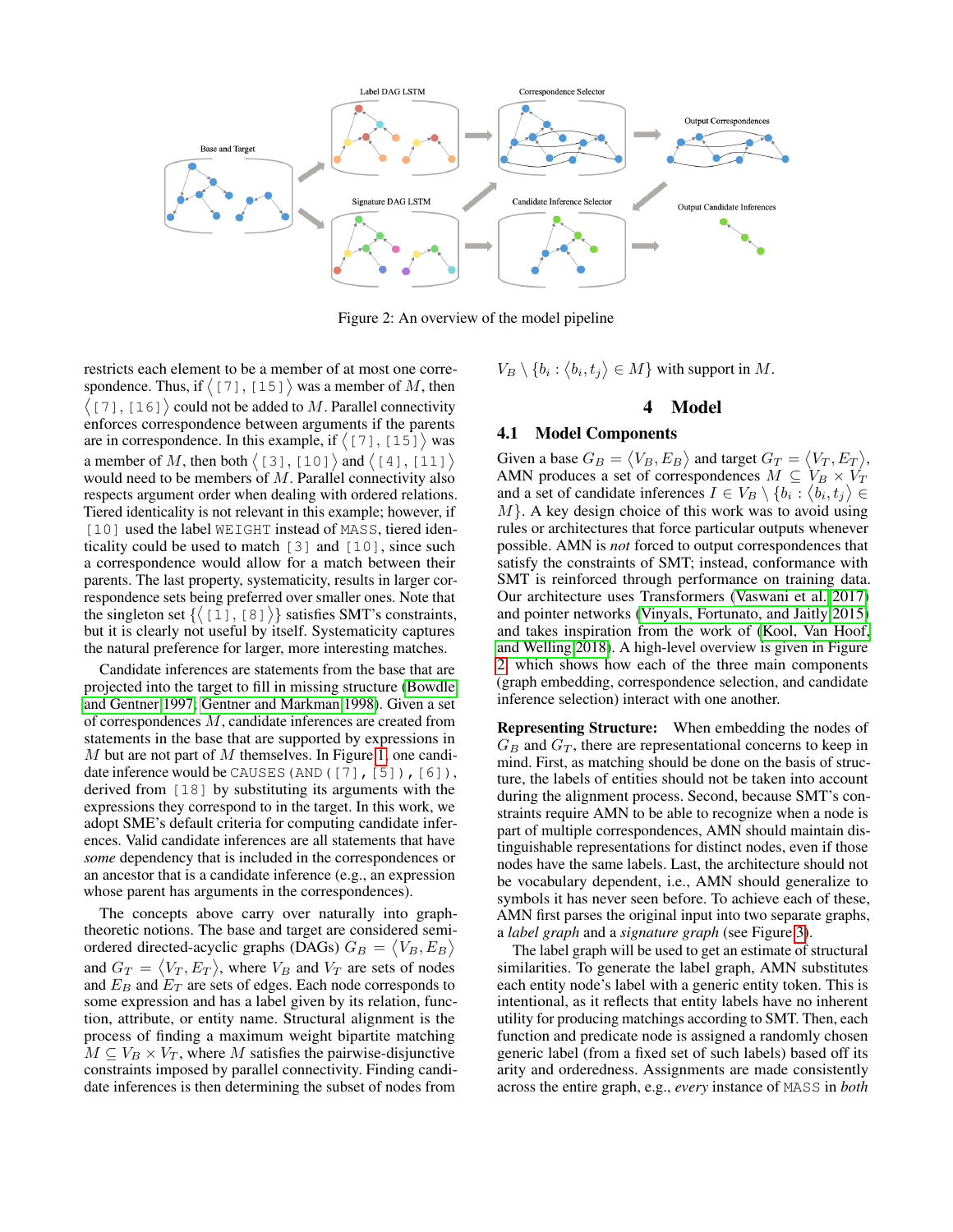<span id="page-3-0"></span>

Figure 3: Original graph (left), its label graph (middle), and its signature graph (right)

the base and target would be assigned the same generic replacement label. This substitution means the original label is not used in the matching process, which allows AMN to generalize to new symbols.

The label graph is not sufficient to produce representations that can be used for matching, as it represents a node by only label-based features which are shared amongst different nodes, an issue known as the *type-token distinction* [\(Kahneman, Treisman, and Gibbs 1992;](#page-7-25) [Wetzel 2006\)](#page-8-16). To contend with this, a signature graph is constructed that represents nodes in a way that respects object identity. To construct the signature graph, AMN replaces each distinct entity with a unique identifier (drawn from a fixed set of possible identifiers). It then assigns each function and predicate a new label based solely on its arity and orderedness, ignoring the original symbol. For instance, ATTRACTS and REVOLVES-AROUND would be assigned the same label as they are both ordered binary predicates.

As all input graphs will be DAGs, AMN uses two separate DAG LSTMs [\(Crouse et al. 2019\)](#page-7-26) to embed the nodes of the label and signature graphs (equations detailed in Appendix 7.4). Each node embedding is computed as a function of its complete set of dependencies in the original graph. The set of label structure embeddings is written as  $L_V = \{l_v : v \in V\}$  and the set of signature embeddings is written as  $S_V = \{s_v : v \in V\}$ . Before passing these embeddings to the next step, each element of  $S_V$  is scaled to unit length, i.e. each  $s_v$  becomes  $s_v/||s_v||$ , which gives our network an efficiently checkable criterion for whether or not two nodes are likely to be equal, i.e., when the dot product of two signature embeddings is 1.

Correspondence Selector: The graph embedding procedure yields two sets of node embeddings (label structure and signature embeddings) for the base and target. We utilize the set of embedding pairs for each node of  $V_B$  and  $V_T$ , writing  $l_v$  to denote the label structure embedding of node  $v$  from  $L_V$  and  $s_v$  the signature embedding of node v from  $S_V$ . We first define the set of unprocessed correspondences  $\mathcal{C}^{(0)}$ 

$$
\hat{\mathcal{C}} = \{ \langle b, t \rangle \in V_B \times V_T : ||l_b - l_t|| \le \epsilon \}
$$
  

$$
\mathcal{C}^{(0)} = \{ \langle [l_b; l_t; s_b; s_t], s_b, s_t \rangle : \langle b, t \rangle \in \hat{\mathcal{C}} \}
$$

where  $[\cdot; \cdot]$  denotes vector concatenation,  $\epsilon$  is the tiered identicality threshold that governs how much the subgraphs rooted at two nodes may differ and still be considered for correspondence (in this work, we set  $\epsilon = 1e-5$ ). The first element of each correspondence in  $\mathcal{C}^{(0)}$ , i.e.,  $h_c = [l_b; l_t; s_b; s_t]$ , is then passed through an N-layered Transformer encoder (equations detailed in Appendix 7.4) to produce a set of encoded

correspondences  $\mathcal{E} = \{ \langle h_c^{(N)}, s_b, s_t \rangle \in \mathcal{C}^{(N)} \}.$ 

The Transformer decoder selects a subset of correspondences that constitutes the best analogical match (see Figure [4\)](#page-4-0). The attention-based transformations are only performed on the initial element of each tuple, i.e.,  $h_d$  in  $\langle h_d, s_b, s_t \rangle$ . We let  $\mathcal{D}_t$  be the processed set of all selected correspondences at timestep  $t$  (after the  $N$  attention layers) and  $\mathcal{O}_t$  be the set of all remaining correspondences (with  $\mathcal{D}_0 = \{\text{START-TOK}\}\$ and  $\mathcal{O}_0 = \mathcal{E} \cup \{\text{END-TOK}\}\)$ . The decoder generates compatibility scores  $\alpha_{od}$  between each pair of elements, i.e.,  $\langle o, d \rangle \in \mathcal{O}_t \times \mathcal{D}_t$ . These are combined with the signature embedding similarities to produce a final compatibility  $\pi_{od}$ 

$$
\pi_{od} = \text{FFN}\left(\left[\tanh\left(\alpha_{od}\right); s_{b_o}^\top s_{b_d}; s_{t_o}^\top s_{t_d}\right]\right)
$$

where FFN is a two layer feed-forward network with ELU activations [\(Clevert, Unterthiner, and Hochreiter 2015\)](#page-7-27). Recall that the signature components, i.e.  $s_b$  and  $s_t$ , were scaled to unit length. Thus, we would expect closeness in the original graph to be reflected by dot-product similarity and identicality to be indicated by a maximum value dot-product, i.e.  $s_{b_o}^{\top} s_{b_d} = 1$  or  $s_{t_o}^{\top} s_{t_d} = 1$ . Once each pair has been scored, AMN selects an element of  $\mathcal{O}_t$  to be added to  $\mathcal{D}_{t+1}$ . For each  $o \in \mathcal{O}_t$ , we compute its value to be

$$
v_o = \text{FFN}\big(\big[\max_d \pi_{od}; \min_d \pi_{od}; \sum_d \frac{\pi_{od}}{|\mathcal{D}_t|}\big]\big)
$$

where FFN is a two layer feed-forward network with ELU activations. A softmax is applied to these scores and the highest valued element is added to  $\mathcal{D}_{t+1}$ . The use of maximum, minimum, and average is intended to let the network capture both individual and aggregate evidence. Individual evidence is given by a pairwise interaction between two correspondences (e.g., two correspondences that together violate the one-toone constraint). Conversely, aggregate evidence is given by the interaction of a correspondence with everything selected thus far (e.g., a correspondence needed for several parallel connectivity constraints). When END-TOK is selected, the set of correspondences M returned is the set of node pairs from  $V_B$  and  $V_T$  associated with elements in  $D$ .

Candidate Inference Selector: The output of the correspondence selector is a set of correspondences M. The candidate inferences associated with  $M$  are drawn from the nodes of the base graph  $V_B$  that were *not* used in M. Let  $V_{in}$  and  $V_{out}$  be the subsets of  $V_B$  that were / were not used in M, respectively. We first extract all signature embeddings for both sets, i.e.,  $S_{in} = \{s_b : b \in V_{in}\}\$  and  $S_{out} = \{s_b : b \in V_{out}\}\$ . In this module there are no Transformer components, with AMN operating directly on  $S_{in}$  and  $S_{out}$ .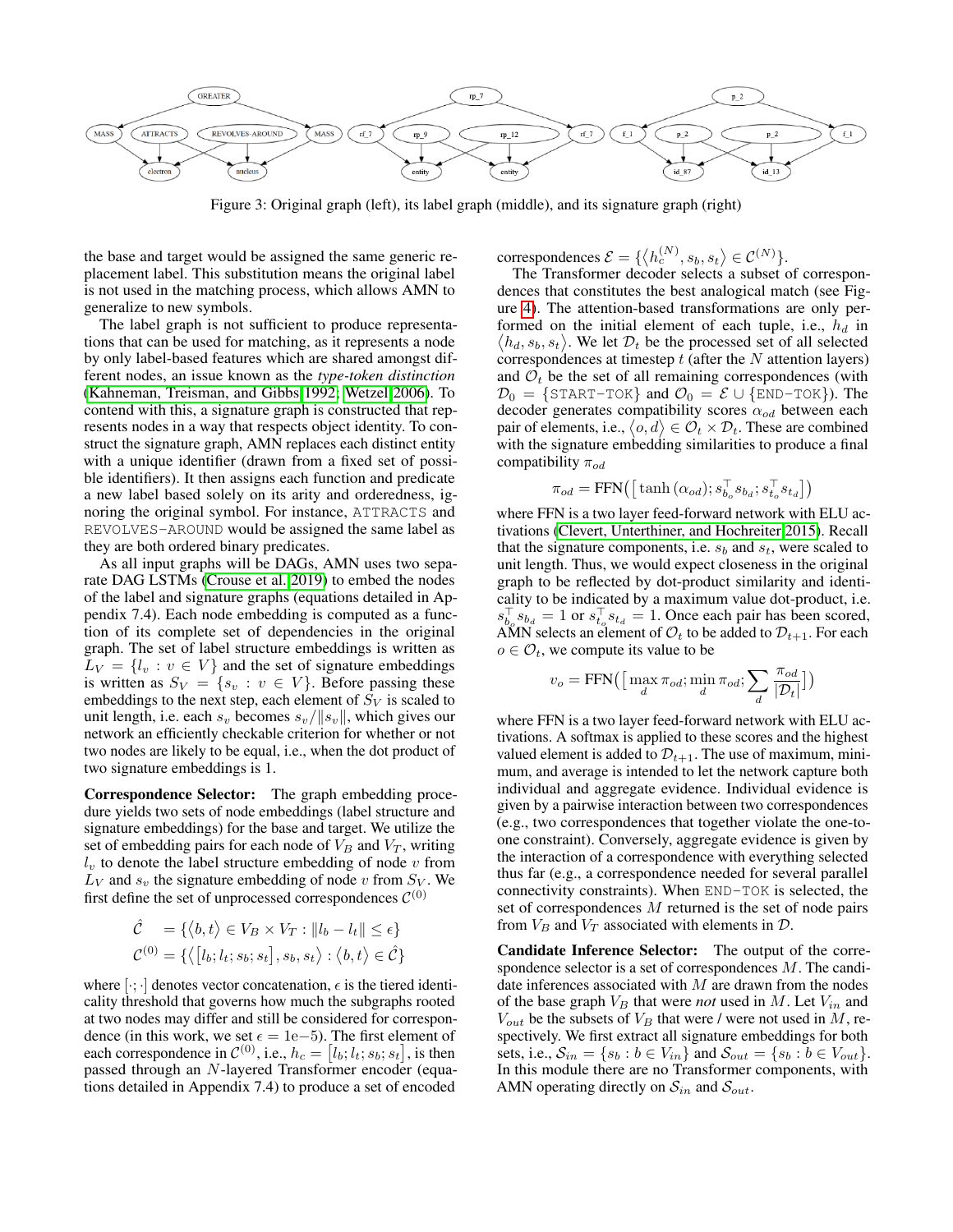<span id="page-4-0"></span>

Figure 4: The correspondence selection process, where  $\Rightarrow$  and  $\Leftarrow$  are the start and stop tokens and  $\mathcal{E}, \mathcal{D}_t$ , and  $\mathcal{O}_t$  are the sets of encoded, selected, and remaining correspondences

AMN will select elements from  $\mathcal{S}_{out}$  to return. Like before, we let  $\mathcal{D}_t$  be the set of all selected elements from  $\mathcal{S}_{out}$  and  $\mathcal{O}_t$  be the set of all remaining elements from  $\mathcal{S}_{out}$  at timestep t. AMN computes compatibility scores between pairs of output options with candidate inference and previously selected nodes, i.e.  $\alpha_{od}$  for each  $\langle o, d \rangle \in \mathcal{O}_t \times (\mathcal{D}_t \cup \mathcal{S}_{in})$ . The compatibility scores are given by a simple single-headed attention computation (see Appendix 7.4). Unlike the correspondence encoder-decoder, there are no other values to combine these scores with, so they are used directly to compute a value  $v<sub>o</sub>$ for each element of  $\mathcal{O}_t$ . AMN computes this value as

$$
\begin{aligned} \alpha'_{od} &= \tanh{(\alpha_{od})} \\ v_o &= \text{FFN}\big(\big[\max_d{\alpha'_{od}}; \min_d{\alpha'_{od}}; \sum_d{\frac{\alpha'_{od}}{|\mathcal{D}_t|}}\big]\big) \end{aligned}
$$

A softmax is used and the highest valued element is added to  $\mathcal{D}_{t+1}$ . Once the end token is selected, decoding stops and the set of nodes associated with elements in  $D$  is returned.

Loss Function: As both the correspondence and candidate inference components use a softmax, the loss function is categorical cross entropy. Teacher forcing is used to guide the decoder to select the correct choices during training. With  $\mathcal{L}_{corr}$  the loss for correspondence selection and  $\mathcal{L}_{ci}$  the loss for candidate inference selection, the final loss is given as  $\mathcal{L} = \mathcal{L}_{corr} + \lambda \mathcal{L}_{ci}$  (with  $\lambda$  a hyperparameter), which is minimized with Adam [\(Kingma and Ba 2014\)](#page-8-17).

#### <span id="page-4-1"></span>4.2 Model Scoring

Structural Match Scoring: In order to avoid counting erroneous correspondence predictions towards the score of the output correspondences M, we first identify all correspondences that are either degenerate or violate the constraints of SMT. Degenerate correspondences are correspondences between constants that have no higher-order structural support in M (i.e., if either has no parent that participates in a correspondence in  $M$ ). To determine if a correspondence  $\langle b, t \rangle$  violates SMT, we check whether the subgraphs of the base and target rooted at  $b$  and  $t$  satisfy the one-to-one matching, parallel connectivity, and tiered identicality constraints (see Section [3\)](#page-1-1). The check can be computed in time linear

with the size of the corresponding subgraphs. Let the valid subset of M be  $M_{val}$ . A correspondence m is considered a *root correspondence* if there does not exist another correspondence  $m'$  such that  $m' \in M_{val}$  and a node in  $m'$  is an ancestor of a node in m. We define  $M_{root} \subseteq M_{val}$  to be the set of all such root correspondences. For a correspondence  $m = \langle b, t \rangle$  in  $M_{val}$ , its score  $s(m)$  is given as the size of the subgraph rooted at  $b$  in the base. The structural match score for  $M$  is then sum of scores for all correspondences in  $M_{root}$ , i.e.,  $s(M) = \sum_{m \in M_{root}} s(m)$ . This repeatedly counts nodes that appear in the dependencies of multiple correspondences, which leads to higher scores for more interconnected matchings (in keeping with the systematicity preference of SMT).

Structural Evaluation Maximization: Dynamically assigning labels to each example allows AMN to handle neverbefore-seen symbols, but its inherent randomness can lead to significant variability in terms of outputs. AMN combats this by running each test problem  $r$  times and returning the mapping  $M = \argmax_{M_i} \sum_j J(M_i, M_j)$ , where  $J(M_i, M_j)$  is the Jaccard index (intersection over union) between the correspondence sets produced by the  $i$ -th and  $j$ -th runs. Intuitively, this is the run that shared the most correspondences with other runs and had the fewest unshared extra correspondences.

#### 5 Experiments

#### 5.1 Data Generation and Training

AMN was trained on 100,000 synthetic analogy examples, with the hyperparameters used for AMN provided in Appendix 7.1 (in the supplementary material). A single example consisted of base and target graphs, a set of correspondences, and a set of nodes from the base to be candidate inferences. Construction of synthetic examples begins with generating DAGs. Each DAG consists of a set of  $k \in [2, 7]$  layers (with the particular  $k$  for a graph chosen at random). Each node is assigned an arity a, with the maximum arity being  $a = 3$ . Nodes at layer  $i$  can be connected to  $a$  nodes from lower layers (i.e., layer j with  $j < i$ ) selected at random. Nodes with arity  $a = 0$  are considered entities and nodes with non-zero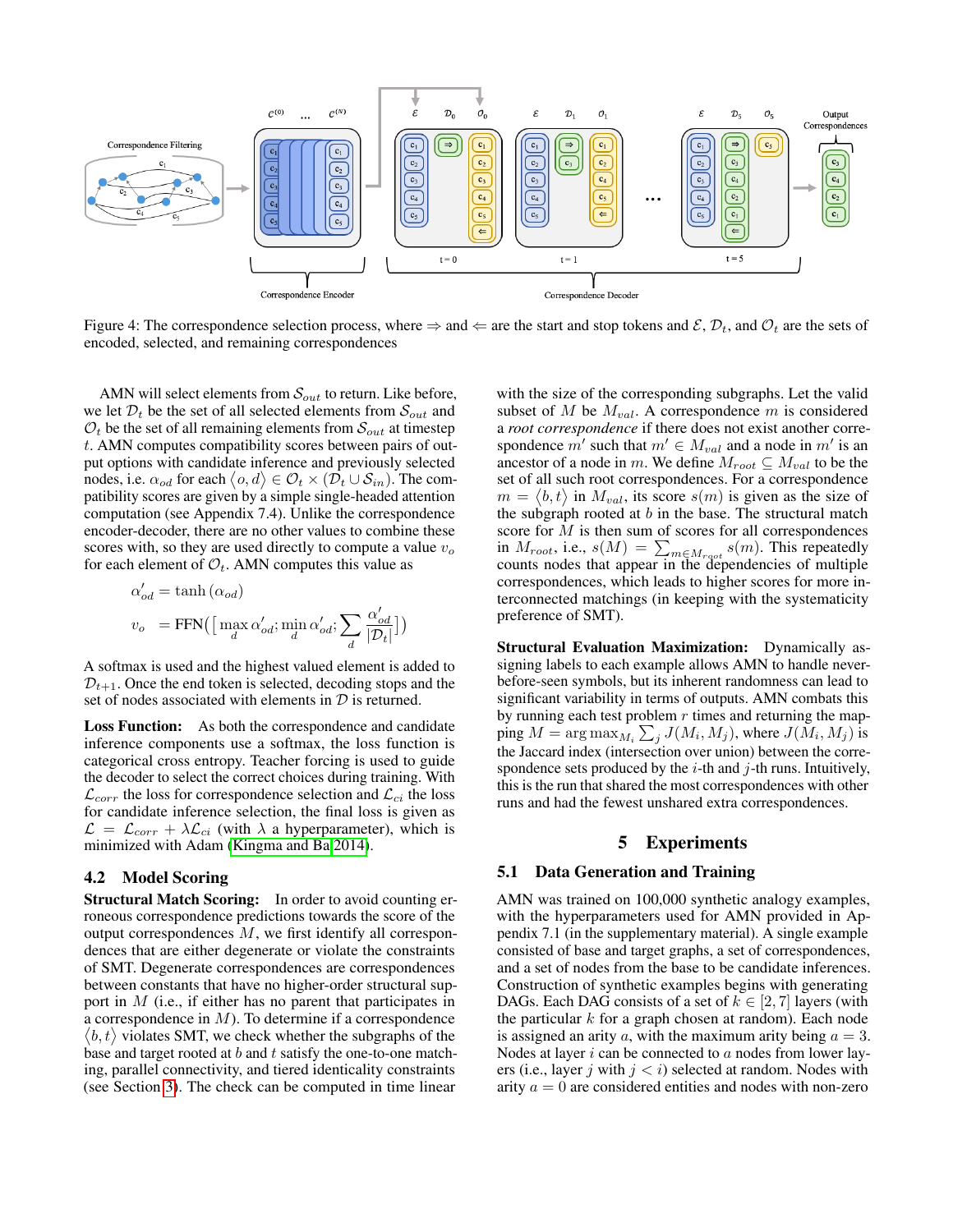<span id="page-5-1"></span>

Figure 5: AMN output correspondences for an example from the Geometric Analogies domain

arities (i.e.,  $a > 0$ ) are randomly assigned as predicates or functions and randomly designated as ordered or unordered.

To generate a training example, we first generate a set of random DAGs C, which will later become the correspondences. Next, we construct the base  $B$  by generating graphs *above* C. As each DAG is constructed in layers, this simply means that  $C$  is considered the lowest layers of  $B$ . Likewise, for the target  $T$  we build another set of graphs above  $C$ . The nodes of  $C$  are thus shared with both  $B$  and  $T$ . Each node of  $C$  is duplicated, producing one node for  $B$  and one node for T, and the resulting pair of nodes becomes a correspondence. Any element in  $B$  that was an ancestor of a node from  $C$ or a descendent of such an ancestor was considered a candidate inference. In Appendix 7.2 we provide a figure showing each component of a training example. During training, each generated example was turned into a batch of 8 inputs by repeatedly running the encoding procedure (which dynamically assigns node labels) over the original base and target.

#### 5.2 Experimental Domains

Though training was done with synthetic data, we evaluated the effectiveness of AMN on both synthetic data and data used in previous analogy experiments. The corpus of previous analogy examples was taken from the public release of SME<sup>[1](#page-5-0)</sup>. Importantly, AMN was *not* trained on the corpus of existing analogy examples (AMN never learned from a real-world analogy example). In fact, there was *no* overlap between the symbols (i.e., entities, functions, and predicates) used in that corpus and the symbols used for the synthetic data. We briefly describe each of the domains AMN was evaluated on below (detailed descriptions can be found in [\(Forbus et al. 2017\)](#page-7-10)).

- 1. *Synthetic*: this domain consisted of 1000 examples generated with the same parameters as the training data (useful as a sanity check for AMN's performance).
- 2. *Visual Oddity*: this problem setting was initially proposed to explore cultural differences to geometric reasoning in [\(Dehaene et al. 2006\)](#page-7-28). The work of [\(Lovett and Forbus](#page-8-18) [2011\)](#page-8-18) modeled the findings of the original experiment

computationally with qualitative visual representations and analogy. We extracted 3405 analogical comparisons from the computational experiment.

- 3. *Moral Decision Making*: this domain was taken from [\(De](#page-7-29)[hghani et al. 2008a\)](#page-7-29), which introduced a computational model of moral decision making that used SME to reason through moral dilemmas. From the works of [\(Dehghani](#page-7-29) [et al. 2008a](#page-7-29)[,b\)](#page-7-30), we extracted 420 analogical comparisons.
- 4. *Geometric Analogies*: this domain is from one of the first computational analogy experiments [\(Evans 1964\)](#page-7-31). Each problem was an incomplete analogy of the form  $A : B ::$  $C:$ ?, where each of  $A, B$ , and  $C$  were manually encoded geometric figures and the goal was to select the figure that best completed the analogy from an encoded set of possible answers. While in the original work all figures had to be manually encoded, in [\(Lovett et al. 2009;](#page-8-19) [Lovett](#page-8-20) [and Forbus 2012\)](#page-8-20) it was shown that the analogy problems could be solved with structure-mapping over automatic encodings (produced by the CogSketch system [\(Forbus](#page-7-32) [et al. 2011\)](#page-7-32)). From that work we extracted 866 analogies.

#### 5.3 Results and Discussion

Table [1a](#page-6-0) shows the results for AMN across different values of  $r$ , where  $r$  denotes the re-run hyperparameter detailed in Section [4.2.](#page-4-1) When evaluating on the synthetic data, the comparison set of correspondences was given by the data generator; whereas when evaluating on the three other analogy domains, the comparison set of correspondences was given by the output of SME. It is important to note that we are using SME as our stand-in for SMT (as it is the most widely accepted computational model of SMT). Thus, we do *not* want significantly different results from SME in the correspondence selection experiments (e.g., substantially higher or lower structural evaluation scores). Matching SME's performance (i.e., not producing higher or lower values) gives evidence that we are modeling SMT.

In the Struct. Perf. column, the numbers reflect the average across examples of the structural evaluation score of AMN divided by that of the comparison correspondence sets. For the other columns of Table [1a,](#page-6-0) the numbers represent average

<span id="page-5-0"></span><sup>1</sup> http://www.qrg.northwestern.edu/software/sme4/index.html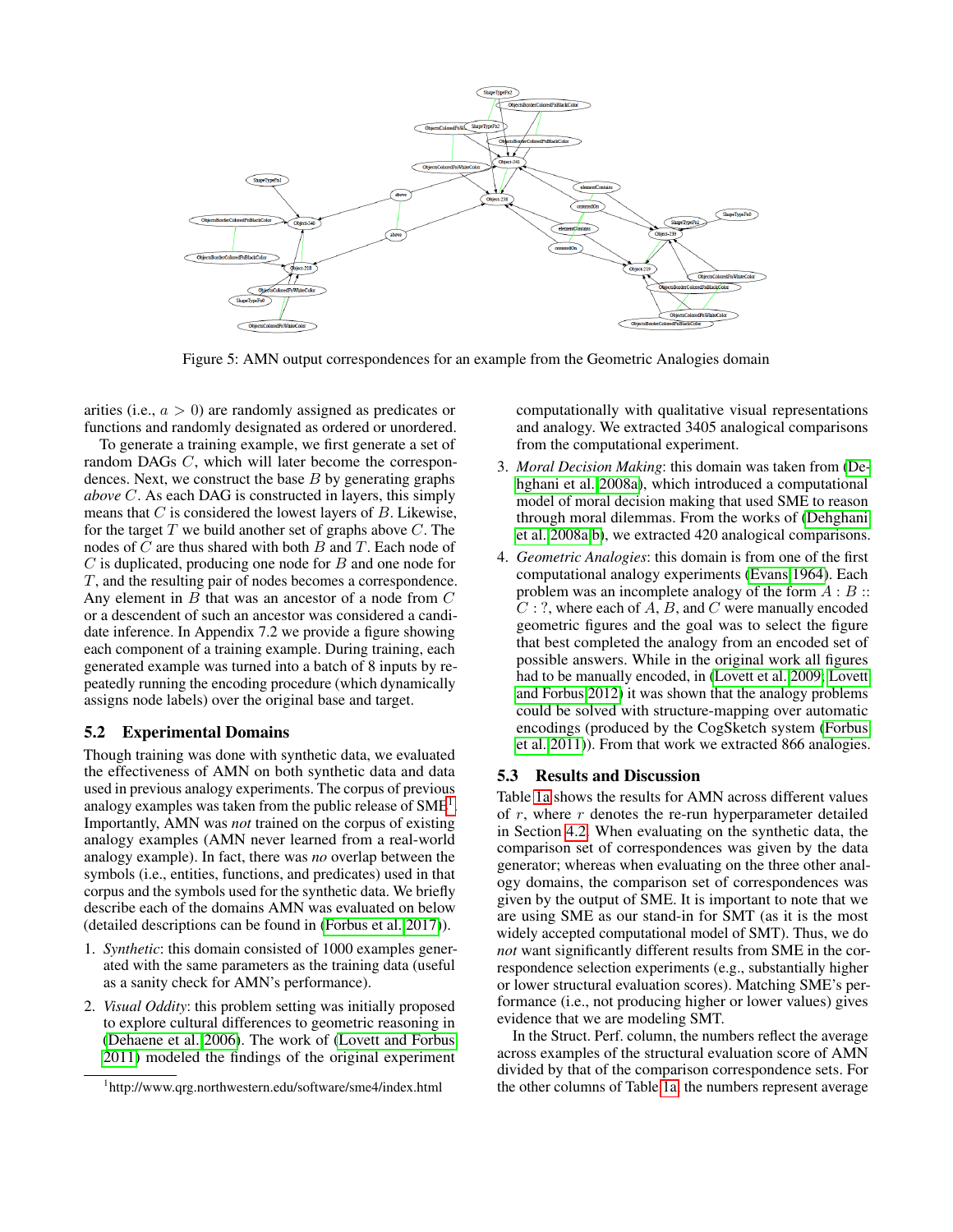<span id="page-6-0"></span>

| Domain          |    | Struct. Perf. | Larger | Equiv. | Err. Free | $1-to-1$ Err. | PC Err. | Degen. Err. |
|-----------------|----|---------------|--------|--------|-----------|---------------|---------|-------------|
| Synthetic       |    | 0.713         | 0.000  | 0.313  | 0.346     | 0.007         | 0.102   | 0.020       |
| Synthetic       | 16 | 0.952         | 0.001  | 0.683  | 0.695     | 0.005         | 0.020   | 0.011       |
| Oddity          |    | 0.774         | 0.061  | 0.404  | 0.484     | 0.153         | 0.225   | 0.000       |
| Oddity          | 16 | 0.955         | 0.074  | 0.485  | 0.564     | 0.131         | 0.139   | 0.000       |
| Moral DM        |    | 0.610         | 0.014  | 0.021  | 0.093     | 0.002         | 0.170   | 0.030       |
| <b>Moral DM</b> | 16 | 0.958         | 0.081  | 0.164  | 0.329     | 0.000         | 0.041   | 0.016       |
| Geometric       |    | 0.871         | 0.064  | 0.533  | 0.649     | 0.039         | 0.116   | 0.000       |
| Geometric       | 16 | 1.040         | 0.069  | 0.714  | 0.788     | 0.029         | 0.043   | 0.000       |

(a) AMN correspondence prediction results for performance ratio (left), solution type rate (middle, ↑ better), and error rate (right, ↓ better)

| Domain    | $\boldsymbol{r}$ | Avg. CI F1 | Avg. CI Prec. | Avg. CI Rec. | Avg. CI Acc. | Avg. CI Spec. |
|-----------|------------------|------------|---------------|--------------|--------------|---------------|
| Synthetic | 16               | 0.900      | 0.867         | 0.967        | 0.861        | 0.735         |
| Oddity    | 16               | 0.992      | 0.995         | 0.994        | 0.991        | 0.911         |
| Moral DM  | 16               | 0.899      | 0.834         | 0.985        | 0.832        | 0.439         |
| Geometric | 16               | 0.958      | 0.955         | 0.990        | 0.951        | 0.917         |

(b) AMN candidate inference prediction results

Table 1: AMN experimental results

fractions of examples or correspondences (e.g., 0.684 should be interpreted as 68.4%). Candidate inference prediction performance was measured relative to the set of correspondences AMN generated, i.e., all candidate inferences were computed from the *predicted* correspondences, and treated as the true positives. In many problems from the non-synthetic domains, every non-correspondence node was a candidate inference (which can lead to inflated precision and recall values). Thus, we also report the specificity (i.e., true negative rate) of AMN for *only* problems with non-candidate inference nodes.

In addition to our main results, we also provide qualitative examples of AMN's outputs on real analogy problems and ablation studies for various aspects of AMN's design. Both the matching shown in Figure [5](#page-5-1) as well as the solar system analogy shown in Figure [1](#page-1-0) were produced by AMN. Further examples of AMN's outputs can be found in Appendix 7.5. Ablation experiments regarding the impact of both the signature graph and unit normalization of signature embeddings (each detailed in Section [4.1\)](#page-2-1) are given in Appendix 7.3.

Analysis: The left side of Table [1a](#page-6-0) shows the average ratio of AMN's performance (labeled Struct. Perf.), as measured by structural evaluation score, against the comparison method's performance (i.e., data generator correspondences or SME). As can be seen, AMN produced matches with structural evaluation scores at 95-104% the level of SME on the non-synthetic domains, which indicates that it was finding similar structural matches. This is ideal as it shows that AMN matches SME's systematicity preference, and thus likely conforms fairly well to SMT in terms of systematicity.

The middle of Table [1a](#page-6-0) gives us the best sense of how well AMN modeled SMT. We observe AMN's performance in terms of the proportion of *larger*, *equivalent*, and *error-free* matches it produces (labeled Larger, Equiv., and Err. Free, respectively). Error-free matches do not contain degenerate correspondences or SMT constraint violations, whereas equivalent and larger matches are both error-free and have

the same / larger structural evaluation score as compared to gold set of correspondences. The Equiv. column provides the best indication that AMN could model SMT. It shows that  $\gtrsim 50\%$  of AMN's outputs were SMT-satisfying, error-free analogical matches with the *exact same* structural score as SME (the lead computational model of SMT) in two of the non-synthetic analogy domains.

The right side of Table [1a](#page-6-0) shows the frequency of the different types of errors, including violations of the one-to-one / parallel connectivity constraints, and degenerate correspondences (labeled 1-to-1 Err., PC Err., and Degen. Err.). It shows that AMN had fairly low error rates across domains (except for Visual Oddity). Importantly, degenerate correspondences were very infrequent, which is significant because it verifies that AMN leveraged higher-order relational structure.

Table [1b](#page-6-0) shows that AMN was fairly effective in predicting candidate inferences. The high accuracy (labeled Avg. CI Acc.) scores for both the Visual Oddity and Geometric Analogies domains indicate that AMN was able to capture the notion of structural support when determining candidate inferences. The non-zero specificity (labeled Avg. CI Spec.) results show that, while it more often classified nodes as candidate inferences, it was capable of distinguishing noncandidate inference nodes as well.

## 6 Conclusions

In this paper, we introduced the Analogical Matching Network, a neural approach that learned to produce analogies consistent with Structure-Mapping Theory. AMN was trained on completely synthetic data and was capable of performing well on a varied set of analogies drawn from previous work involving analogical reasoning. AMN demonstrated renaming invariance, structural sensitivity, and the ability to find solutions in a combinatorial search space, all of which are key properties of symbolic reasoners and are known to be important to human reasoning.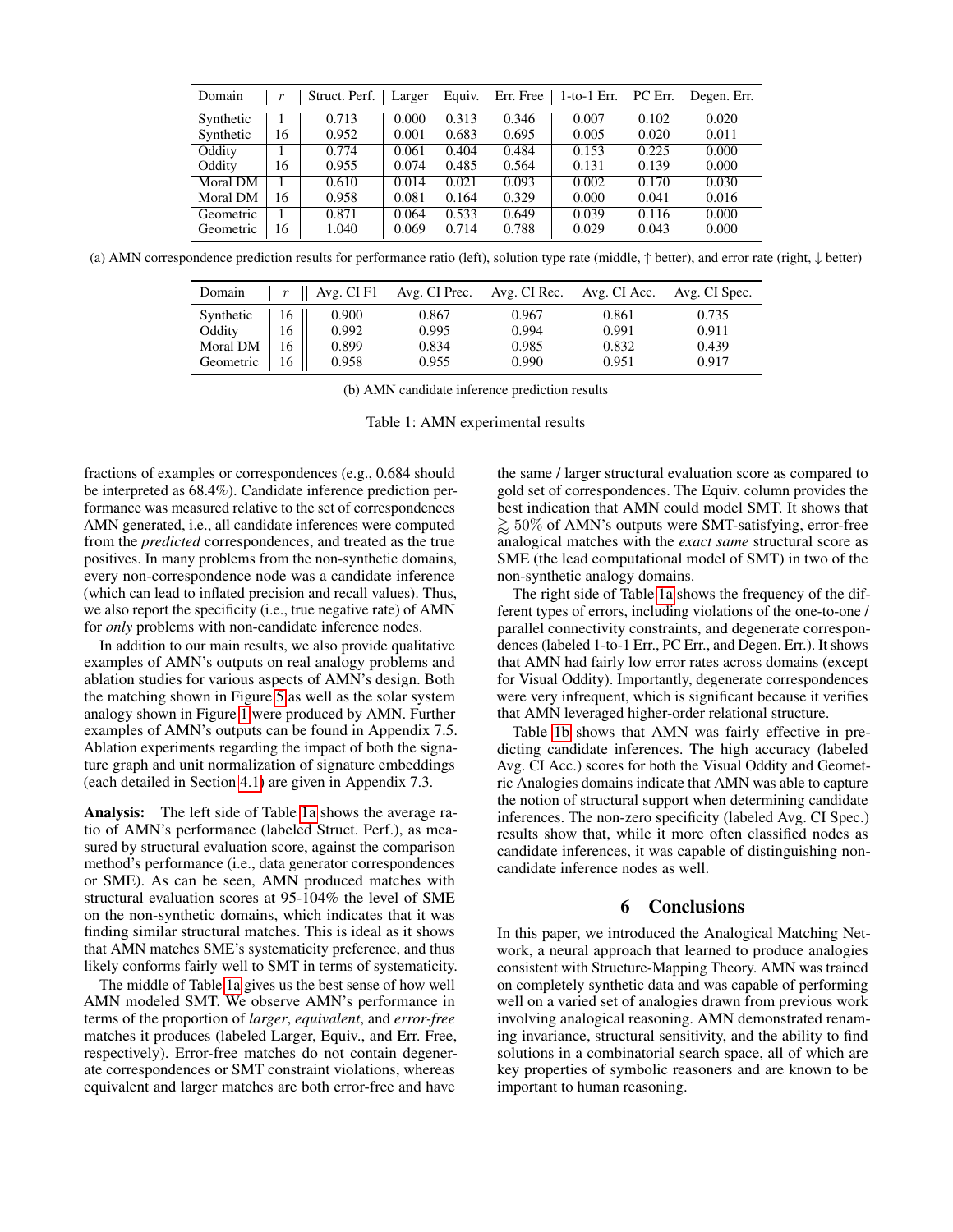## References

<span id="page-7-33"></span>Ba, J. L.; Kiros, J. R.; and Hinton, G. E. 2016. Layer normalization. *arXiv preprint arXiv:1607.06450* .

<span id="page-7-20"></span>Benaim, S.; Mokady, R.; Bermano, A.; Cohen-Or, D.; and Wolf, L. 2020. Structural-analogy from a Single Image Pair. *arXiv preprint arXiv:2004.02222* .

<span id="page-7-19"></span>Bojanowski, P.; Grave, E.; Joulin, A.; and Mikolov, T. 2017. Enriching word vectors with subword information. *Transactions of the Association for Computational Linguistics* 5: 135–146.

<span id="page-7-23"></span>Bowdle, B. F.; and Gentner, D. 1997. Informativity and asymmetry in comparisons. *Cognitive Psychology* 34(3): 244–286.

<span id="page-7-6"></span>Chalmers, D. J.; French, R. M.; and Hofstadter, D. R. 1992. High-level perception, representation, and analogy: A critique of artificial intelligence methodology. *Journal of Experimental & Theoretical Artificial Intelligence* 4(3): 185–211.

<span id="page-7-12"></span>Chen, K.; Rabkina, I.; McLure, M. D.; and Forbus, K. D. 2019. Human-Like Sketch Object Recognition via Analogical Learning. In *Proceedings of the AAAI Conference on Artificial Intelligence*, volume 33, 1336–1343.

<span id="page-7-27"></span>Clevert, D.-A.; Unterthiner, T.; and Hochreiter, S. 2015. Fast and accurate deep network learning by exponential linear units (elus). *arXiv preprint arXiv:1511.07289* .

<span id="page-7-26"></span>Crouse, M.; Abdelaziz, I.; Cornelio, C.; Thost, V.; Wu, L.; Forbus, K.; and Fokoue, A. 2019. Improving Graph Neural Network Representations of Logical Formulae with Subgraph Pooling. *arXiv preprint arXiv:1911.06904* .

<span id="page-7-28"></span>Dehaene, S.; Izard, V.; Pica, P.; and Spelke, E. 2006. Core knowledge of geometry in an Amazonian indigene group. *Science* 311(5759): 381–384.

<span id="page-7-29"></span>Dehghani, M.; Tomai, E.; Forbus, K.; Iliev, R.; and Klenk, M. 2008a. MoralDM: A Computational Modal of Moral Decision-Making. In *Proceedings of the Annual Meeting of the Cognitive Science Society*.

<span id="page-7-30"></span>Dehghani, M.; Tomai, E.; Forbus, K. D.; and Klenk, M. An Integrated Reasoning Approach to Moral Decision-Making. In *AAAI*, 1280–1286.

<span id="page-7-15"></span>Eliasmith, C.; and Thagard, P. 2001. Integrating structure and meaning: A distributed model of analogical mapping. *Cognitive Science* 25(2): 245–286.

<span id="page-7-21"></span>Emami, P.; and Ranka, S. 2018. Learning permutations with sinkhorn policy gradient. *arXiv preprint arXiv:1805.07010* .

<span id="page-7-31"></span>Evans, T. G. 1964. A program for the solution of a class of geometric-analogy intelligence-test questions. Technical report, AIR FORCE CAMBRIDGE RESEARCH LABS LG HANSCOM FIELD MASS.

<span id="page-7-9"></span>Falkenhainer, B.; Forbus, K. D.; and Gentner, D. 1989. The structure-mapping engine: Algorithm and examples. *Artificial Intelligence* 41(1): 1–63.

<span id="page-7-32"></span>Forbus, K.; Usher, J.; Lovett, A.; Lockwood, K.; and Wetzel, J. 2011. CogSketch: Sketch understanding for cognitive science research and for education. *Topics in Cognitive Science* 3(4): 648–666.

<span id="page-7-10"></span>Forbus, K. D.; Ferguson, R. W.; Lovett, A.; and Gentner, D. 2017. Extending SME to handle large-scale cognitive modeling. *Cognitive Science* 41(5): 1152–1201.

<span id="page-7-7"></span>Gentner, D. 1983. Structure-mapping: A theoretical framework for analogy. *Cognitive Science* 7(2): 155–170.

<span id="page-7-0"></span>Gentner, D. 2003. Why we're so smart. *Language in mind: Advances in the study of language and thought* 195235.

<span id="page-7-3"></span>Gentner, D.; Brem, S.; Ferguson, R. W.; Markman, A. B.; Levidow, B. B.; Wolff, P.; and Forbus, K. D. 1997. Analogical reasoning and conceptual change: A case study of Johannes Kepler. *The Journal of the Learning Sciences* 6(1): 3–40.

<span id="page-7-13"></span>Gentner, D.; and Markman, A. B. 1993. Analogy–Watershed or Waterloo? Structural alignment and the development of connectionist models of analogy. In *Advances in Neural Information Processing Systems*, 855–862.

<span id="page-7-24"></span>Gentner, D.; and Markman, A. B. 1998. Analogy-based reasoning. In *The handbook of brain theory and neural networks*, 91–93. MIT Press.

<span id="page-7-22"></span>Georgiev, D.; and Lió, P. 2020. Neural Bipartite Matching. *arXiv preprint arXiv:2005.11304* .

<span id="page-7-5"></span>Gick, M. L.; and Holyoak, K. J. 1983. Schema induction and analogical transfer .

<span id="page-7-14"></span>Halford, G. S.; Wilson, W. H.; Guo, J.; Gayler, R. W.; Wiles, J.; and Stewart, J. ???? Connectionist implications for processing capacity limitations in analogies .

<span id="page-7-18"></span>Hill, F.; Santoro, A.; Barrett, D. G.; Morcos, A. S.; and Lillicrap, T. 2019. Learning to make analogies by contrasting abstract relational structure. *International Conference on Learning Representations* .

<span id="page-7-2"></span>Hofstadter, D. 1995. *Fluid concepts and creative analogies: Computer models of the fundamental mechanisms of thought.* Basic books.

<span id="page-7-1"></span>Hofstadter, D. R. 2001. Analogy as the core of cognition. *The Analogical Mind: Perspectives from Cognitive Science* 499–538.

<span id="page-7-8"></span>Holyoak, K. J.; Holyoak, K. J.; and Thagard, P. 1996. *Mental leaps: Analogy in creative thought*.

<span id="page-7-4"></span>Holyoak, K. J.; Junn, E. N.; and Billman, D. O. 1984. Development of analogical problem-solving skill. *Child Development* 2042–2055.

<span id="page-7-11"></span>Holyoak, K. J.; and Thagard, P. 1989. Analogical mapping by constraint satisfaction. *Cognitive Science* 13(3): 295–355.

<span id="page-7-16"></span>Hummel, J. E.; and Holyoak, K. J. 1997. Distributed representations of structure: A theory of analogical access and mapping. *Psychological Review* 104(3): 427.

<span id="page-7-17"></span>Hummel, J. E.; and Holyoak, K. J. 2005. Relational reasoning in a neurally plausible cognitive architecture: An overview of the LISA project. *Current Directions in Psychological Science* 14(3): 153–157.

<span id="page-7-25"></span>Kahneman, D.; Treisman, A.; and Gibbs, B. J. 1992. The reviewing of object files: Object-specific integration of information. *Cognitive Psychology* 24(2): 175–219.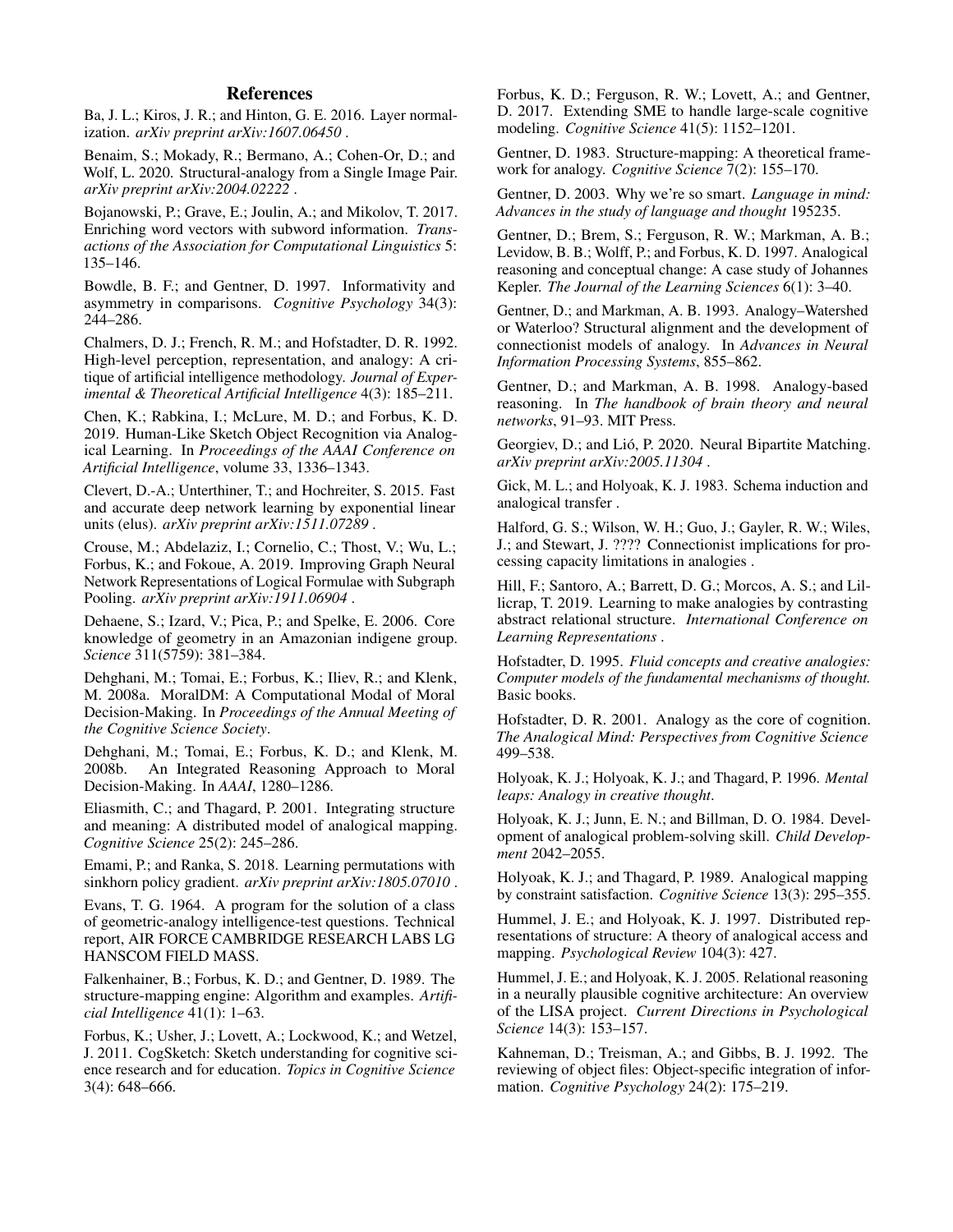<span id="page-8-17"></span>Kingma, D. P.; and Ba, J. 2014. Adam: A method for stochastic optimization. *arXiv preprint arXiv:1412.6980* .

<span id="page-8-6"></span>Klenk, M.; Forbus, K. D.; Tomai, E.; Kim, H.; and Kyckelhahn, B. 2005. Solving everyday physical reasoning problems by analogy using sketches. In *AAAI Conference on Artificial Intelligence*.

<span id="page-8-15"></span>Kool, W.; Van Hoof, H.; and Welling, M. 2018. Attention, learn to solve routing problems! *arXiv preprint arXiv:1803.08475* .

<span id="page-8-18"></span>Lovett, A.; and Forbus, K. 2011. Cultural commonalities and differences in spatial problem-solving: A computational analysis. *Cognition* 121(2): 281–287.

<span id="page-8-20"></span>Lovett, A.; and Forbus, K. 2012. Modeling multiple strategies for solving geometric analogy problems. In *Proceedings of the Annual Meeting of the Cognitive Science Society*, volume 34.

<span id="page-8-19"></span>Lovett, A.; Tomai, E.; Forbus, K.; and Usher, J. 2009. Solving geometric analogy problems through two-stage analogical mapping. *Cognitive Science* 33(7): 1192–1231.

<span id="page-8-8"></span>Lu, H.; Liu, Q.; Ichien, N.; Yuille, A. L.; and Holyoak, K. J. 2019. Seeing the Meaning: Vision Meets Semantics in Solving Pictorial Analogy Problems. In *CogSci*, 2201–2207.

<span id="page-8-9"></span>Mikolov, T.; Yih, W.-t.; and Zweig, G. 2013. Linguistic regularities in continuous space word representations. In *Proceedings of the 2013 conference of the north american chapter of the association for computational linguistics: Human language technologies*, 746–751.

<span id="page-8-2"></span>Mitchell, M. 1993. *Analogy-making as perception: A computer model*.

<span id="page-8-1"></span>Novick, L. R. 1988. Analogical transfer, problem similarity, and expertise. *Journal of Experimental Psychology: Learning, memory, and cognition* 14(3): 510.

<span id="page-8-3"></span>O'Donoghue, T. V. D.; and Keane, M. 1999. Computability as a limiting cognitive constraint: Complexity concerns in metaphor comprehension about which cognitive linguists should be aware. In *Cultural, Psychological and Typological Issues in Cognitive Linguistics: Selected papers of the biannual ICLA meeting in Albuquerque, July 1995*, volume 152, 129. John Benjamins Publishing.

<span id="page-8-21"></span>Paszke, A.; Gross, S.; Massa, F.; Lerer, A.; Bradbury, J.; Chanan, G.; Killeen, T.; Lin, Z.; Gimelshein, N.; Antiga, L.; et al. 2019. PyTorch: An imperative style, high-performance deep learning library. In *Advances in Neural Information Processing Systems*, 8024–8035.

<span id="page-8-10"></span>Reed, S. E.; Zhang, Y.; Zhang, Y.; and Lee, H. 2015. Deep visual analogy-making. In *Advances in Neural Information Processing Systems*, 1252–1260.

<span id="page-8-5"></span>Ribeiro, D.; Hinrichs, T.; Crouse, M.; Forbus, K.; Chang, M.; and Witbrock, M. 2019. Predicting State Changes in Procedural Text using Analogical Question Answering .

<span id="page-8-0"></span>Sagi, E.; Gentner, D.; and Lovett, A. 2012. What difference reveals about similarity. *Cognitive Science* 36(6): 1019–1050. <span id="page-8-22"></span>Tai, K. S.; Socher, R.; and Manning, C. D. 2015. Improved Semantic Representations From Tree-Structured Long Short-Term Memory Networks. In *Proceedings of the 53rd Annual Meeting of the Association for Computational Linguistics and the 7th International Joint Conference on Natural Language Processing (Volume 1: Long Papers)*, 1556–1566.

<span id="page-8-13"></span>Vaswani, A.; Shazeer, N.; Parmar, N.; Uszkoreit, J.; Jones, L.; Gomez, A. N.; Kaiser, Ł.; and Polosukhin, I. 2017. Attention is all you need. In *Advances in Neural Information Processing Systems*, 5998–6008.

<span id="page-8-4"></span>Veale, T.; and Keane, M. T. 1997. The competence of suboptimal theories of structure mapping on hard analogies. In *IJCAI*, 232–237.

<span id="page-8-14"></span>Vinyals, O.; Fortunato, M.; and Jaitly, N. 2015. Pointer networks. In *Advances in Neural Information Processing Systems*, 2692–2700.

<span id="page-8-12"></span>Wang, R.; Yan, J.; and Yang, X. 2019. Learning combinatorial embedding networks for deep graph matching. In *Proceedings of the IEEE International Conference on Computer Vision*, 3056–3065.

<span id="page-8-16"></span>Wetzel, L. 2006. Types and tokens .

<span id="page-8-7"></span>Zhang, C.; Gao, F.; Jia, B.; Zhu, Y.; and Zhu, S.-C. 2019. Raven: A dataset for relational and analogical visual reasoning. In *Proceedings of the IEEE Conference on Computer Vision and Pattern Recognition*, 5317–5327.

<span id="page-8-11"></span>Zhou, L.; Cui, P.; Yang, S.; Zhu, W.; and Tian, Q. 2019. Learning to learn image classifiers with visual analogy. In *Proceedings of the IEEE Conference on Computer Vision and Pattern Recognition*, 11497–11506.

### 7 Appendix

### 7.1 Model Details

In the DAG LSTM, the node embeddings were 32 dimensional vectors and the edge embeddings were 16 dimensional vectors. For all Transformer components, our model used multi-headed attention with 2 attention layers each having 4 heads. In each multi-headed attention layer, the query and key vectors were projected to 128-dimensional vectors. The feed forward networks used in the Transformer components had one hidden layer with a dimensionality twice that of the input vector size. The feed forward networks used to compute the values in the correspondence selector used two 64-dimensional hidden layers. The  $\lambda$  parameter applied to the candidate inference loss  $\mathcal{L}_{ci}$  was set to  $\lambda = 0.1$  in our experiments. The models were constructed with the Pytorch [\(Paszke et al. 2019\)](#page-8-21) library.

### 7.2 Training Data Generation

In Figure [6,](#page-9-0) the dark green nodes indicate the initial random graphs C *after* being copied into the base and target. The red and blue nodes show the graphs built around  $B$  and  $T$ . The light green edges indicate the gold set of correspondences generated from C. On average, each example consisted of 26.9 expressions and 14.3 entities in the base (41.2 distinct items in total), 27.0 expressions and 14.3 entities in the target (41.3 distinct items in total), and 26.8 correspondences.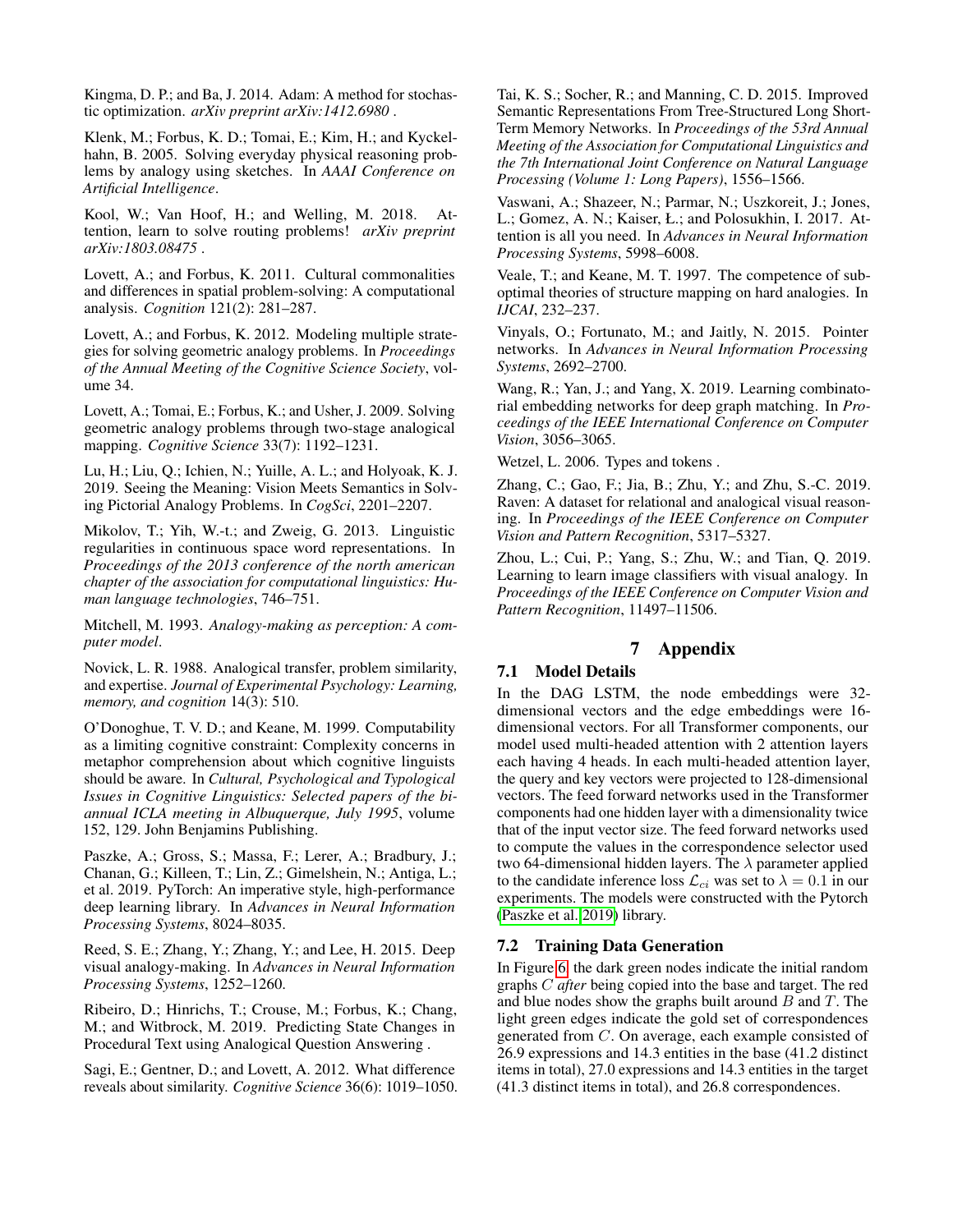<span id="page-9-0"></span>

Figure 6: Synthetic example with a base (red), target (blue), and shared subgraphs (green)

### 7.3 Additional Experiments

Unit Normalization for Signature Embeddings: In Section [4.1,](#page-2-1) we described how signature embeddings were scaled to unit length to provide a simple criterion for whether two nodes were likely the same node (i.e., they have a dot product of 1). Intuitively, this feature would be most important for allowing AMN to follow SMT's one-to-one constraint, as it gives AMN the ability to determine which nodes have already been selected for correspondence. To measure the importance of this feature, we performed a simple experiment where we did *not* scale the signature embeddings to unit length (keeping all other components of AMN the same). We retrained AMN following the same training methodology as before, and tested AMN on the synthetic domain.

Interestingly, we found that performance in all categories (not just conformance to SMT's one-to-one constraint) became significantly worse. The structural performance of AMN dropped from 0.948 to 0.750, indicating that systematicity was impacted. The fraction of problems that were equivalent to the gold standard correspondence set (i.e., no SMT errors and the same structural evaluation score as the gold standard) dropped from 0.671 to 0.278. In terms of errors, the percent of correspondences that violated one-to-one increased from 0.6% to 1.6% and those violating parallel connectivity increased from 2.1% to 12.0%. Degenerate errors remained about the same, increasing from 0.9% to 1.2%, likely reflecting that the dot product of two signature embeddings still incorporates their shared descendants.

Value of the Signature Graph: Given that label graph captures almost all of the graph structure, it is natural to question whether the signature graph is necessary for producing SMT-conforming matchings. To determine the value of the signature graph, we performed an experiment where we completely excised the signature embeddings from AMN, leaving only the label graph for correspondence and candidate inference selection. We retrained this ablated version of AMN with the standard training methodology and tested it on the synthetic set of analogy problems.

Without the signature graph, AMN's performance plummeted in all categories. The one-to-one error rate increased from 0.6% to 92.4% and the parallel connectivity error rate increased from 1.2% to 99.4%. Consequently, the number of error free matches dropped to 0. This matches our intuitions, that without a distinction between the labels of objects and

the objects themselves, AMN is incapable of modeling SMT.

#### 7.4 Background

DAG LSTMs: DAG LSTMs extend Tree LSTMs [\(Tai,](#page-8-22) [Socher, and Manning 2015\)](#page-8-22) to DAG-structured data. As with Tree LSTMs, DAG LSTMs compute each node embedding as the aggregated information of all their immediate predecessors (the equations for the DAG LSTM are identical to those of the Tree LSTM). The difference between the two is that DAG LSTMs stage the computation of a node's embedding based on the order given by a topological sort of the input graph. Batching of computations is done by grouping together updates of independent nodes (where two nodes are independent if they are neither ancestors nor predecessors of one another). As in [\(Crouse et al. 2019\)](#page-7-26), for a node,  $v$ , its initial node embedding,  $s_v$ , is assigned based on its label and arity. The DAG LSTM then computes the final embedding  $h_v$  to be

$$
i_v = \sigma(W_i s_v + \sum_{w \in \mathcal{P}(v)} U_i^{(e_{vw})} h_w + b_i)
$$
  
\n
$$
o_v = \sigma(W_o s_v + \sum_{w \in \mathcal{P}(v)} U_o^{(e_{vw})} h_w + b_o)
$$
  
\n
$$
\hat{c}_v = \tanh(W_c s_v + \sum_{w \in \mathcal{P}(v)} U_c^{(e_{vw})} h_w + b_c)
$$
  
\n
$$
f_{vw} = \sigma(W_f s_v + U_f^{(e_{vw})} h_w + b_f)
$$
  
\n
$$
c_v = i_v \odot \hat{c}_v + \sum_{w \in \mathcal{P}(v)} f_{vw} \odot c_w
$$
  
\n
$$
h_v = o_v \odot \tanh(c_v)
$$

where  $\odot$  is element-wise multiplication,  $\sigma$  is the sigmoid function,  $P$  is the predecessor function that returns the arguments for a node,  $U_i^{(e_{vw})}$ ,  $U_o^{(e_{vw})}$ ,  $U_c^{(e_{vw})}$ , and  $U_f^{(e_{vw})}$  are learned matrices per edge type. i and o represent input and output gates, c and  $\hat{c}$  are memory cells, and f is a forget gate.

<span id="page-9-1"></span>Multi-Headed Attention: The multi-headed attention (MHA) mechanism of [\(Vaswani et al. 2017\)](#page-8-13) is used in our work to compare correspondences against one another. In this work, MHA is given two inputs, a query vector  $q$  and a list of key vectors to compare the query vector against  $\langle k_1, \ldots, k_n \rangle$ . In  $N$ -headed attention,  $N$  separate attention transformations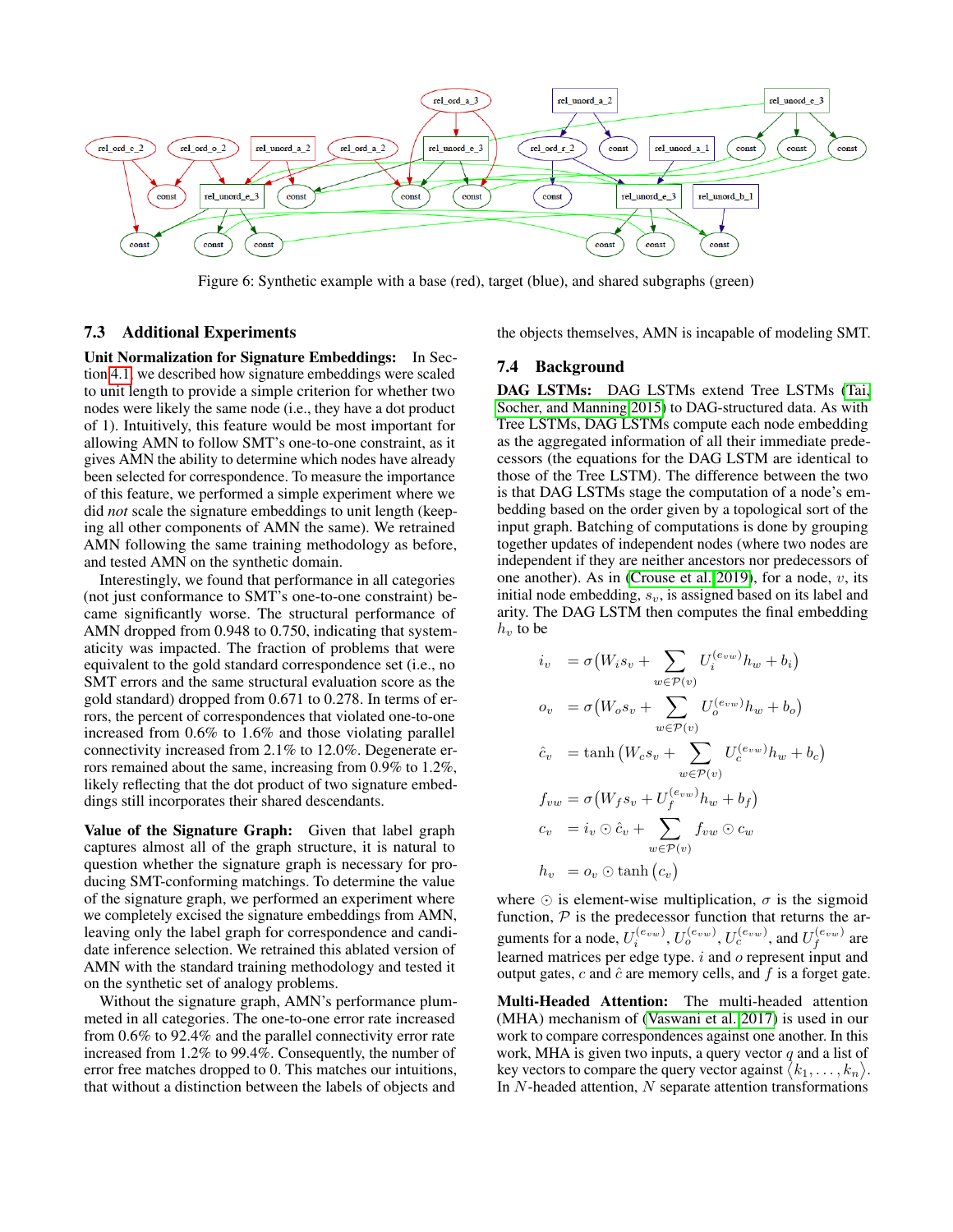are computed. For transformation  $i$  we have

$$
\hat{q}_i = W_i^{(q)} q, k_{ij} = W_i^{(k)} k_j, v_{ij} = W_i^{(v)} k_j
$$

$$
w_{ij} = \frac{\hat{q}_i^{\top} k_{ij}}{\sqrt{b_q}}
$$

$$
\alpha_{ij} = \frac{\exp(w_{ij})}{\sum_{j'} \exp(w_{ij'})}
$$

$$
q_i = \sum_j \alpha_{ij} v_{ij}
$$

where each of  $W_i^{(q)}$ ,  $W_i^{(k)}$ , and  $W_i^{(v)}$  are learned matrices and  $b_{\hat{q}}$  is the dimensionality of  $\hat{q}_i$ . The final output vector  $q'$ for input q is then given as a combination of its  $N$  transformations

$$
q'=\sum_{i=1}^N W_i^{(o)}q_i
$$

where each  $W_i^{(o)}$  is a distinct learned matrix for each *i*. In implementation, the comparisons of query and key vectors are batched together and performed as efficient matrix multiplications.

Transformer Encoder-Decoder: The Transformer-based encoder-decoder is given two inputs, a comparison set  $\mathcal C$  and an output set  $\mathcal O$ . At a high level,  $\mathcal C$  will be encoded into a new set  $\mathcal{E}$ , which will inform a selection process that picks elements of  $\mathcal O$  to return. In the context of pointer networks, the set  $\mathcal O$  begins as the encoded input set, i.e.,  $\mathcal O = \mathcal E$ .

**Encoder:** First, the elements of C, i.e.  $h_c \in \mathcal{C}$ , are passed through  $N$  layers of an attention-based transformation. For element  $h_c$  in the *i*-th layer (i.e.,  $h_c^{(i-1)}$ ) this is performed as follows

$$
\hat{h}_c = \text{LN}(h_c^{(i-1)} + \text{MHA}_c^{(i)}(h_c^{(i-1)}, \langle h_1^{(i-1)}, \dots, h_j^{(i-1)} \rangle))
$$
  

$$
h_c^{(i)} = \text{LN}(\hat{h}_c + \text{FFN}^{(i)}(\hat{h}_c))
$$

where LN denotes the use of layer normalization [\(Ba, Kiros,](#page-7-33) [and Hinton 2016\)](#page-7-33), MHA $_c^{(i)}$  (Appendix [7.4\)](#page-9-1) denotes the use of self multi-headed attention for layer  $i$  (i.e., attention between  $h_c^{(i)}$  and the other elements of  $\mathcal{C}^{(i-1)}$ ), and FFN $^{(i)}$  is a two-layer feed-forward neural network with ELU [\(Clev](#page-7-27)[ert, Unterthiner, and Hochreiter 2015\)](#page-7-27) activations. After N layers of processing, the set of encoded inputs  $\mathcal E$  is given by  $\mathcal{E}=\mathcal{C}^{(N)}$ 

**Decoder:** With encoded comparison elements  $\mathcal{E}$  and a set of potential outputs  $O$ , the objective of the decoder is to use  $\mathcal E$  to inform the selection of some subset of output options  $D \subseteq \mathcal{O}$  to return. Decoding happens sequentially; at each timestep  $t \in \{1, \ldots, n\}$  the decoder selects an element from  $\mathcal{O} \cup \{\text{END-TOK}\}\$  (where END-TOK is a learned triple) to add to D. If END-TOK is chosen, the decoding procedure stops and  $D$  is returned.

Let  $\mathcal{D}_t$  be the set of elements that have been selected by timestep t and  $\mathcal{O}_t$  be the remaining unselected elements

at timetstep t. First,  $\mathcal{D}_t$  is processed with an N-layered attention-based transformation. For an element  $h_d^{(i-1)}$  $\int_{d}^{(i-1)}$  this is given by

$$
\hat{h}_d = \text{LN}\big(h_d^{(i-1)} + \text{MHA}_{\mathcal{D}}^{(i)}\big(h_d^{(i-1)}, \langle h_1^{(i-1)}, \dots, h_j^{(i-1)}\rangle\big)\big)
$$
\n
$$
\hat{h}_d = \text{LN}\big(\hat{h}_d + \text{MHA}_{\mathcal{E}}^{(i)}\big(\hat{h}_d, \langle h_1^{(i-1)}, \dots, h_l^{(i-1)}\rangle\big)\big)
$$
\n
$$
h_d^{(i)} = \text{LN}\big(\hat{h}_d + \text{FFN}^{(i)}\big(\hat{h}_d\big)\big)
$$

where  $\text{MHA}_{\mathcal{D}}^{(i)}$  denotes the use of self multi-headed attention,  $MHA_{\mathcal{E}}^{(i)}$  denotes the use of multi-headed attention against elements of  $\mathcal{E}$ , and FFN<sup>(i)</sup> is a two-layer feed-forward neural network with ELU activations. We will consider the already selected outputs to be the transformed selected outputs, i.e.,  $\mathcal{D}_t = \mathcal{D}_t^{(N)}$ . For a pair,  $\langle h_o, h_d \rangle \in \mathcal{O}_t \times \mathcal{D}_t$ , we compute their compatibility as  $\alpha_{od}$ 

$$
q_{od} = W_q h_d^{(n)}, k_{od} = W_k h_o
$$

$$
\alpha_{do} = \frac{q_{od}^{\top} k_{od}}{\sqrt{b_o}}
$$

where  $W_q$  and  $W_k$  are learned matrices,  $b_o$  is the dimensionality of  $h_0$ , and FFN is a two layer feed-forward network with ELU activations. This defines a matrix  $H \in \mathbb{R}^{\left|\mathcal{O}_t\right| \times \left|\mathcal{D}_t\right|}$ of compatibility scores. One can then apply some operation (e.g., max pooling) to produce a vector of values  $v_t \in \mathbb{R}^{|\mathcal{O}_t|}$ which can be fed into a softmax to produce a distribution over options from  $\mathcal{O}_t$ . The highest probability element  $\delta^*$  from the distribution is then added to the set of selected outputs, i.e.,  $\mathcal{D} = \mathcal{D}_t \cup \{\delta^*\}.$ 

#### 7.5 AMN Example Outputs

For the outputs from the non-synthetic domains (all but the first figure), only small subgraphs of the original graphs are shown (the original graphs were too large to be displayed)